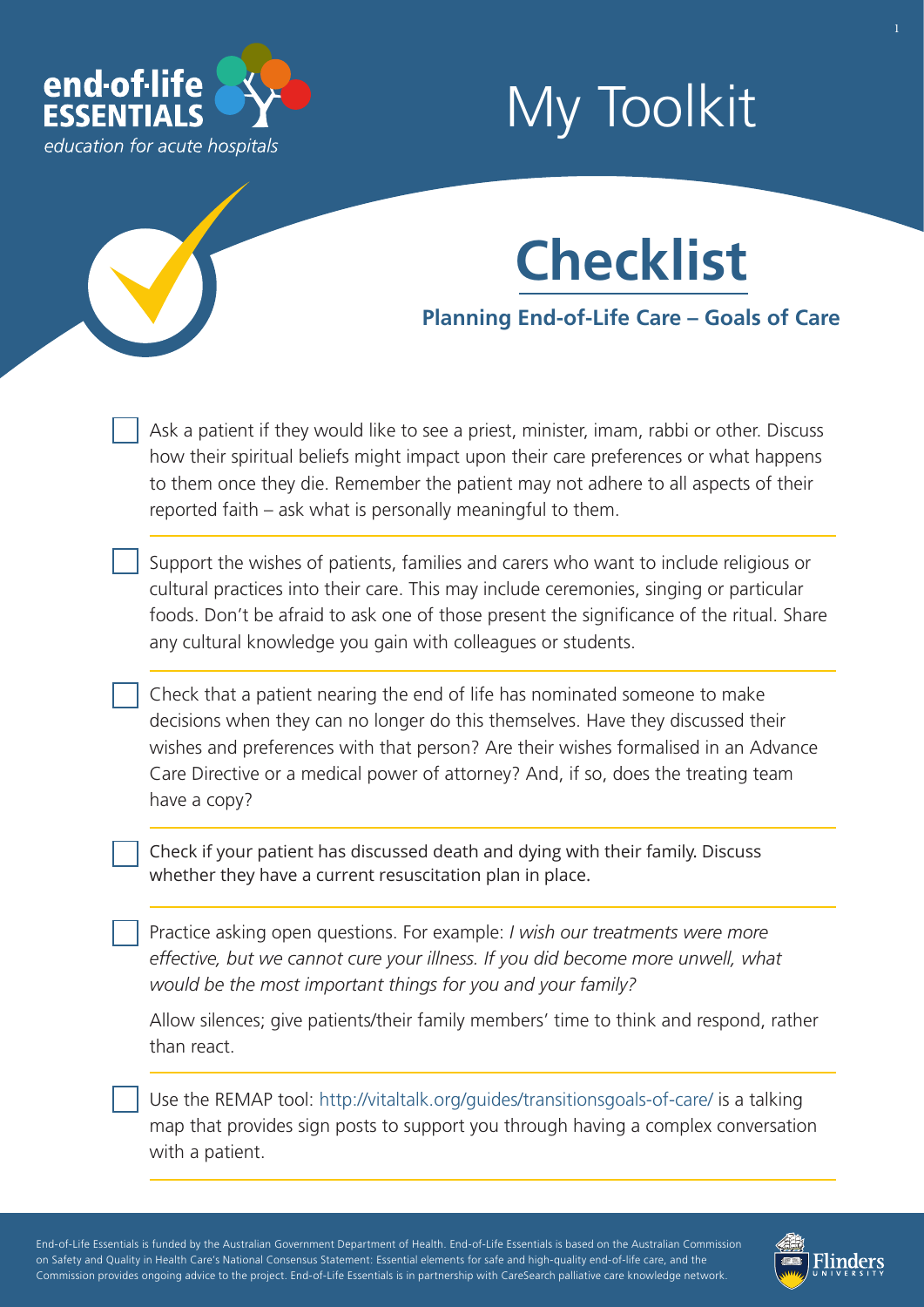

Does your hospital assist with special parking permits for families who a revisiting patients who are dying?

| Tell a patient/family member about the My Values website (www.myvalues.org.au).    |
|------------------------------------------------------------------------------------|
| This can help patients and their families formulate what is important to include   |
| in a care plan. It consists of statements to identify, think about and communicate |
| preferences regarding medical treatment. Access the web page yourself and          |
| think about your own values regarding care if you became incapacitated.            |

If you are looking after a patient in the last few days of life, use a Care Plan for the Last Days of Life. If you don't have one NALHN has developed one [http:// training.caresearch.com.au/files/file/EOLC\\_plan\\_2016.pdf \(d](http://training.caresearch.com.au/files/file/EOLC_plan_2016.pdf)eveloped by Government of South Australia, SA Health).

Anticipating a conflict situation? Access the following guide to give you some step by step suggestions on how to best defuse the situation: <http://vitaltalk.org/guides/conflicts/>

Family meeting: Fact Facts and Concepts #223, Palliative Care Network of Wisconsin: [https://www.mypcnow.org/blank-u77fm pr](https://www.mypcnow.org/blank-u77fm)ovides an overview for running a family meeting to discuss end-of-life care goals.

Take a few minutes to create a map of a patient's close ties and family. This can be the start of identifying a potential alternative decision-maker as well as identifying who needs to be included in discussions about the patient's care. Remember, 'family' is who the patient says it is. Notions of kinship may vary depending on the patient's cultural background. The closest person to a patient may be their spouse or same sex partner, biological, adopted family or in-laws, close friends, neighbours, or someone from their religious, ethnic or cultural community. The traditional 'next of kin' concept may not be appropriate for all patients. Ask them who is important to them.

Can family stay overnight? If so, does the family/key person know that this is an option? This is likely to be more important as the patient nears the end of life.

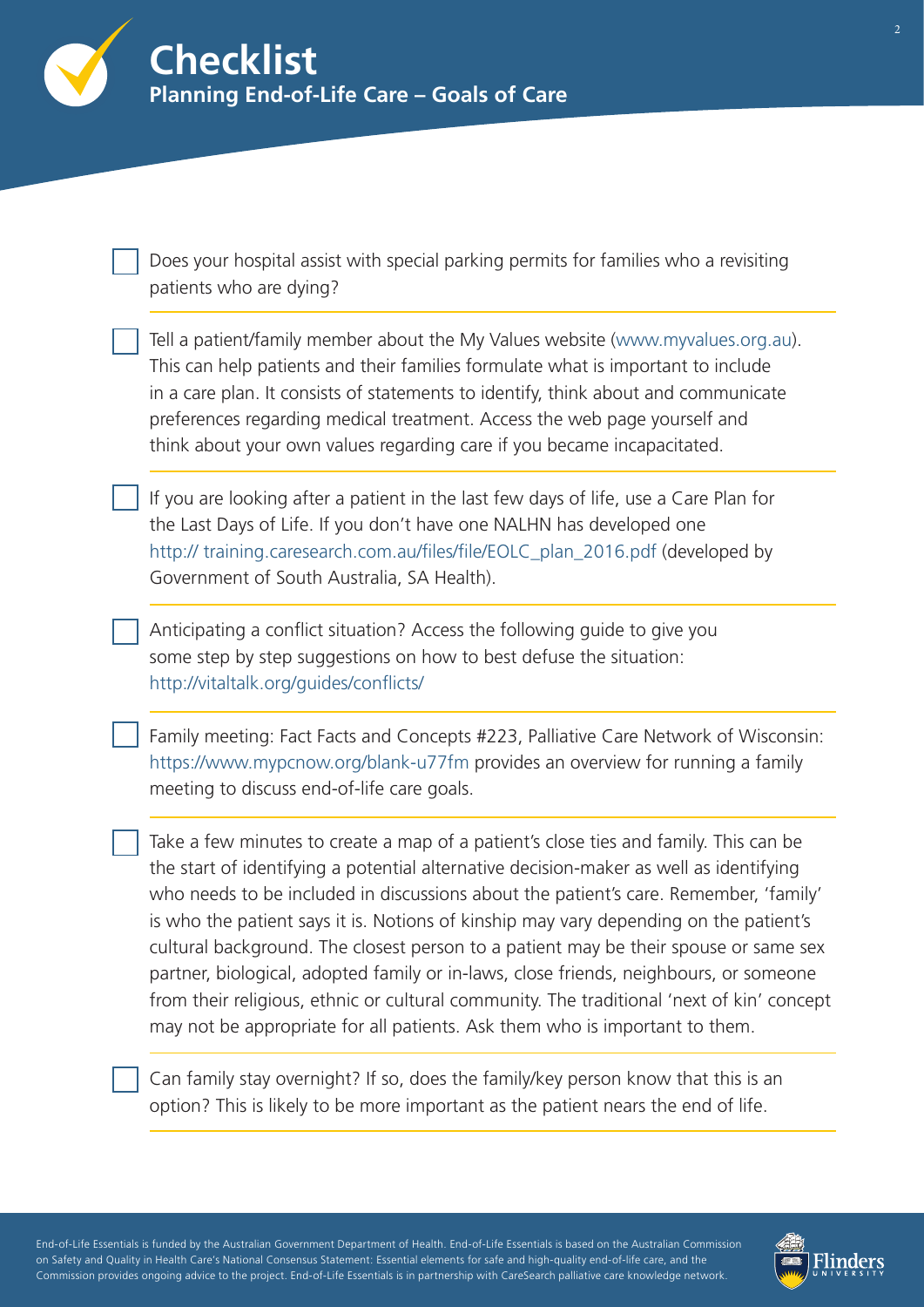

Prepare families when the end of life is imminent. If families are not aware that their family member is expected to die soon, they may miss the chance to say goodbye. This can lead to feelings of regret and make the death harder to cope with. Are there any written materials that you can provide? Some family members may want to be there regularly throughout illness whereas others may wish to be less involved but may still want the chance to say goodbye. Make sure it is clear to the family that the patient is nearing the end.

Before a family meeting, ask your patient if there are any aspects of their care, symptoms or condition that they would prefer to discuss in private (not in front of family). Agree a time to do this with the patient. Manage the meeting to focus on aspects of symptoms, care or treatment that the patient is comfortable being discussed in a group setting/with family.

## **Cultural Competence**

Consider learning more about cultural competence, Centre for Cultural Competence Australia, trai[ning courses: https://www.ccca.com.au/](https://www.endoflifeessentials.com.au/)

Find out more about cultural practices or beliefs about illness and death in relation to an ethnic or religious group you have encountered in your professional practice recently. Remember that not all groups are the same. If in doubt, you can always ask the patient (or family member) about what is personally and culturally appropriate.

Patient centred behaviour when treating a patient for a culturally and linguistically diverse background – i.e. If you need to use a translator to communicate with a patient, ensure you look at the patient and listen to the translator rather than looking at the interpreter. Maintain eye contact if culturally appropriate.

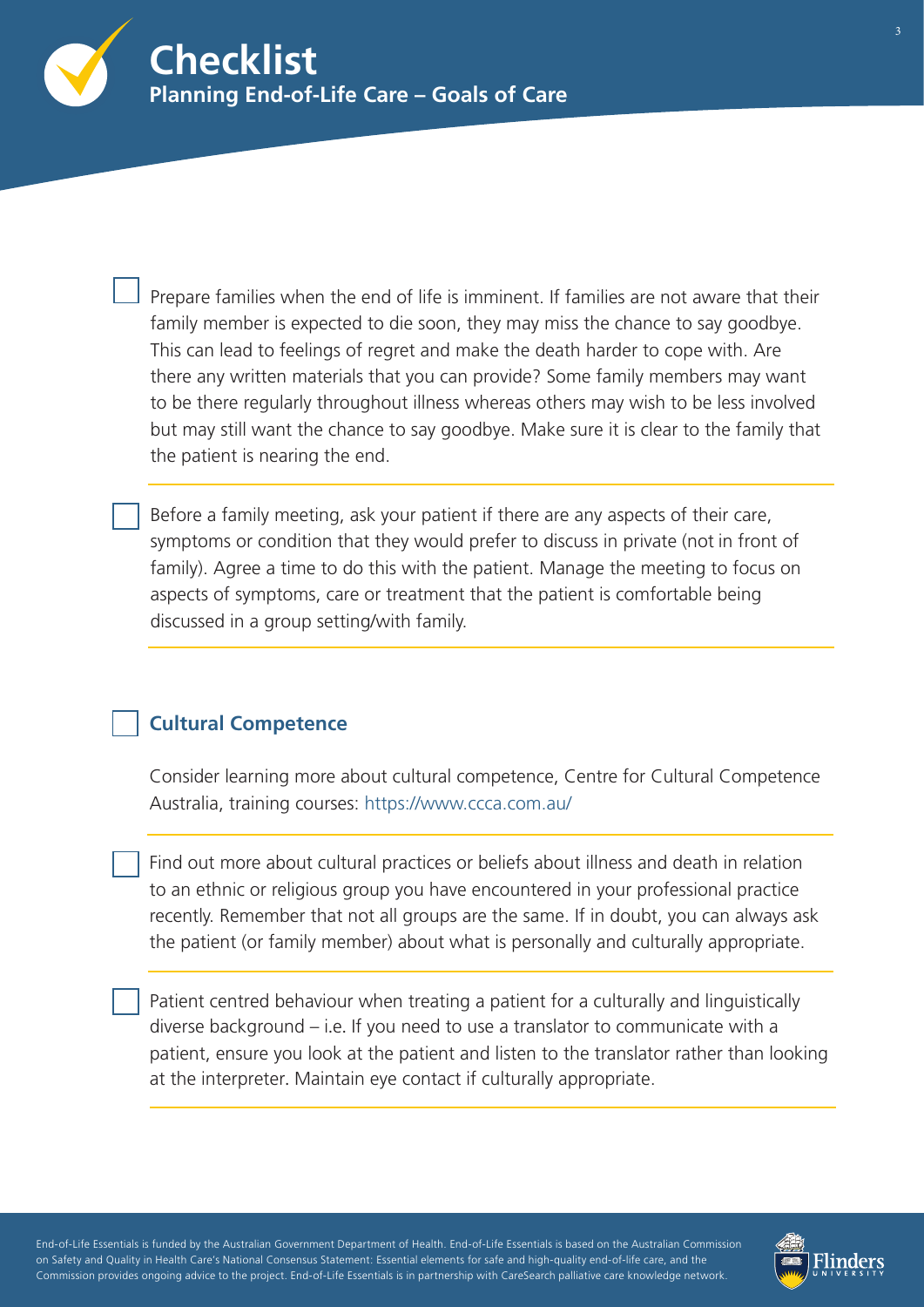

These resources from Vital Talk may be useful to share with colleagues

- Transitions / Goals of Care using the REMAP tool: <http://vitaltalk.org/guides/transitionsgoals-of-care/>
- Defusing Conflicts Moving the Conversation forward: [http://vitaltalk.org/guides/conflicts/](https://www.vitaltalk.org/guides/conflicts/)

Make yourself aware of the ACSQHC End-of-Life Care Audit toolkit. Find the person in your organisation responsible for QA and bring it to their attention: [https://www.safetyandquality.gov.au/our-work/end-life-care/end-life-care-audit](https://www.safetyandquality.gov.au/our-work/end-life-care/end-life-care-audit-toolkit)toolkit

**For resources go to the My Toolkit pages in End-of-Life Essentials website: <https://www.endoflifeessentials.com.au/>**

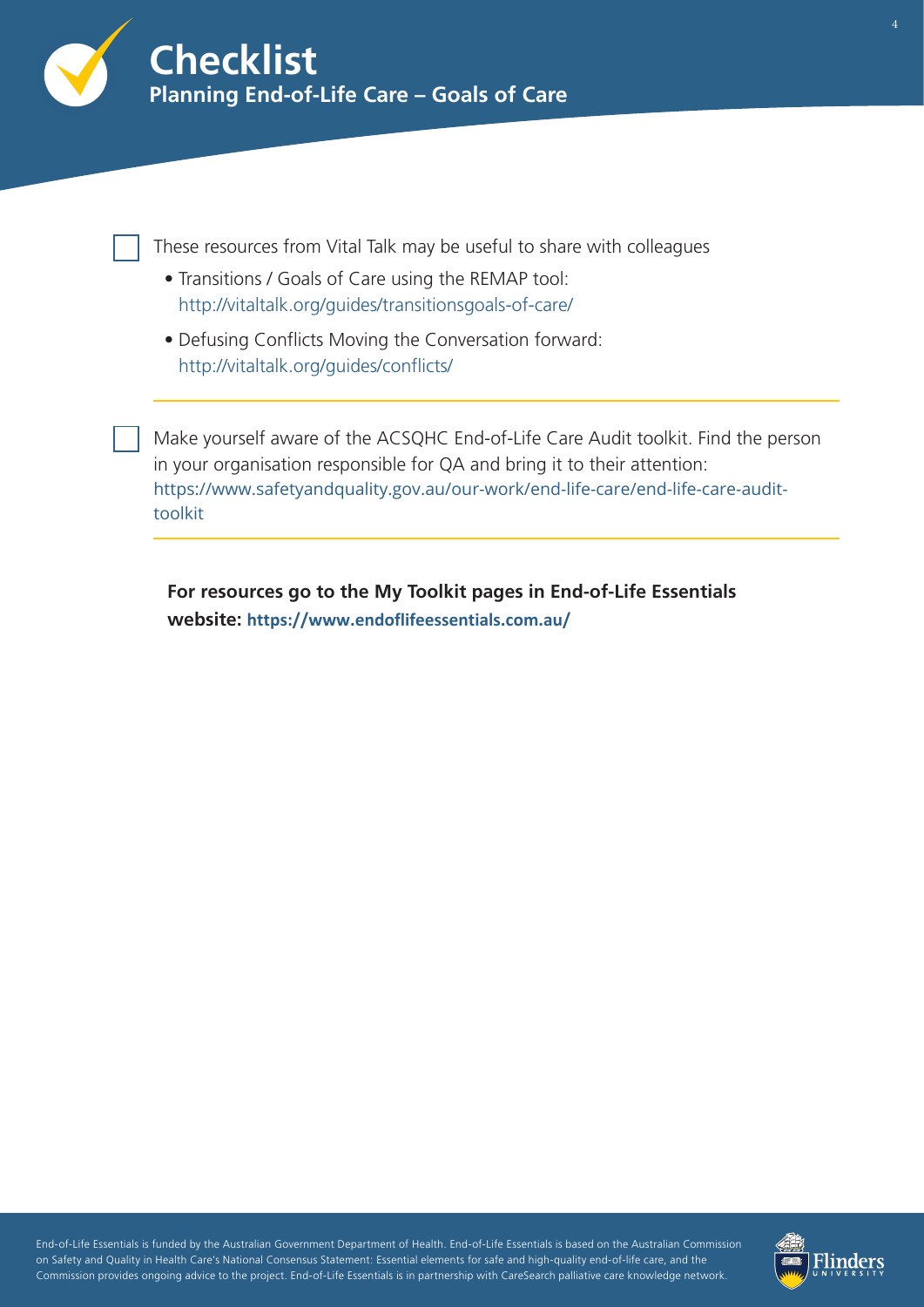

## My Toolkit



## **Planning End-of-Life Care – Goals of Care**

[Thomas RL, Zubair MY, Hayes B, Ashby MA. Goals of care: a clinical framework for](https://www.mja.com.au/journal/2014/201/8/goals-care-clinical-framework-limitation-medical-treatment)  [limitation of medical treatment. Medical Journal of Australia. 2014 Oct; 201\(8\): 452-5.](https://www.mja.com.au/journal/2014/201/8/goals-care-clinical-framework-limitation-medical-treatment)

Australian Centre for Health Research: Critical Conversations in Australian Centre for Health Research, Conver[sations: Creating choice in end of life](https://www.pc.gov.au/__data/assets/pdf_file/0019/220465/subdr587-human-services-reform-attachment.pdf) care

Palliative Care Network of Wisconsin

Fast Facts #216: [Asking About Cultural Beliefs in Palliative Care](https://www.mypcnow.org/blank-g562m)

Fast Fact #226: [Helping Surrogate Decision makers](https://www.mypcnow.org/blank-fpu2r) 

The Family Meeting, Fast Facts, Palliative Care Network of Wisconsin:

- Part 1[: Preparing for the meeting](https://www.mypcnow.org/blank-qrd7h)
- Part 2: [Starting the conversation](https://www.mypcnow.org/blank-u77fm)
- Part 3: [Responding to emotion](https://www.mypcnow.org/blank-k4ibb)
- Part 4: [Causes of Conflict](https://www.mypcnow.org/blank-uf1mk)
- Part 5: [Helping surrogates make decisions](https://www.mypcnow.org/blank-fpu2r)
- Part 6: [Goal Setting and Future Planning](https://www.mypcnow.org/blank-v4djd)

From Illawarra Shoalhaven Local Health District (via HealthInfoNet). In our care into your hands: Aboriginal stories about approaching the end of life: [https://www.aci.health.](https://www.aci.health.nsw.gov.au/ie/projects/aboriginal-stories-about-approaching-the-end-of-life) [nsw.gov.au/ie/projects/aboriginal-stories-about-approaching-the-end-of-life](https://healthinfonet.ecu.edu.au/key-resources/resources/34967/?title=In%20our%20care%20into%20your%20hands%3A%20Aboriginal%20stories%20about%20approaching%20the%20end%20of%20life&contentid=34967_1)

From Vital Talk:

- • [Transitions / Goals of Care using the REMAP tool](https://vitaltalk.org/guides/transitionsgoals-of-care/)
- • [Defusing Conflicts Moving the Conversation forward](https://vitaltalk.org/guides/conflicts/)

From SA Health: [Pharmacological Management of symptoms for adults in the last days of life](https://www.sahealth.sa.gov.au/wps/wcm/connect/public+content/sa+health+internet/clinical+resources/clinical+programs+and+practice+guidelines/medicines+and+drugs/pharmacological+management+of+symptoms+for+adults+in+the+last+days+of+life/pharmacological+management+of+symptoms+for+adults+in+the+last+days+of+life)

PalliAGED: Palliative Care Aged Care Evidence: [Goals of Care - Synthesis](https://www.palliaged.com.au/tabid/4327/Default.aspx)

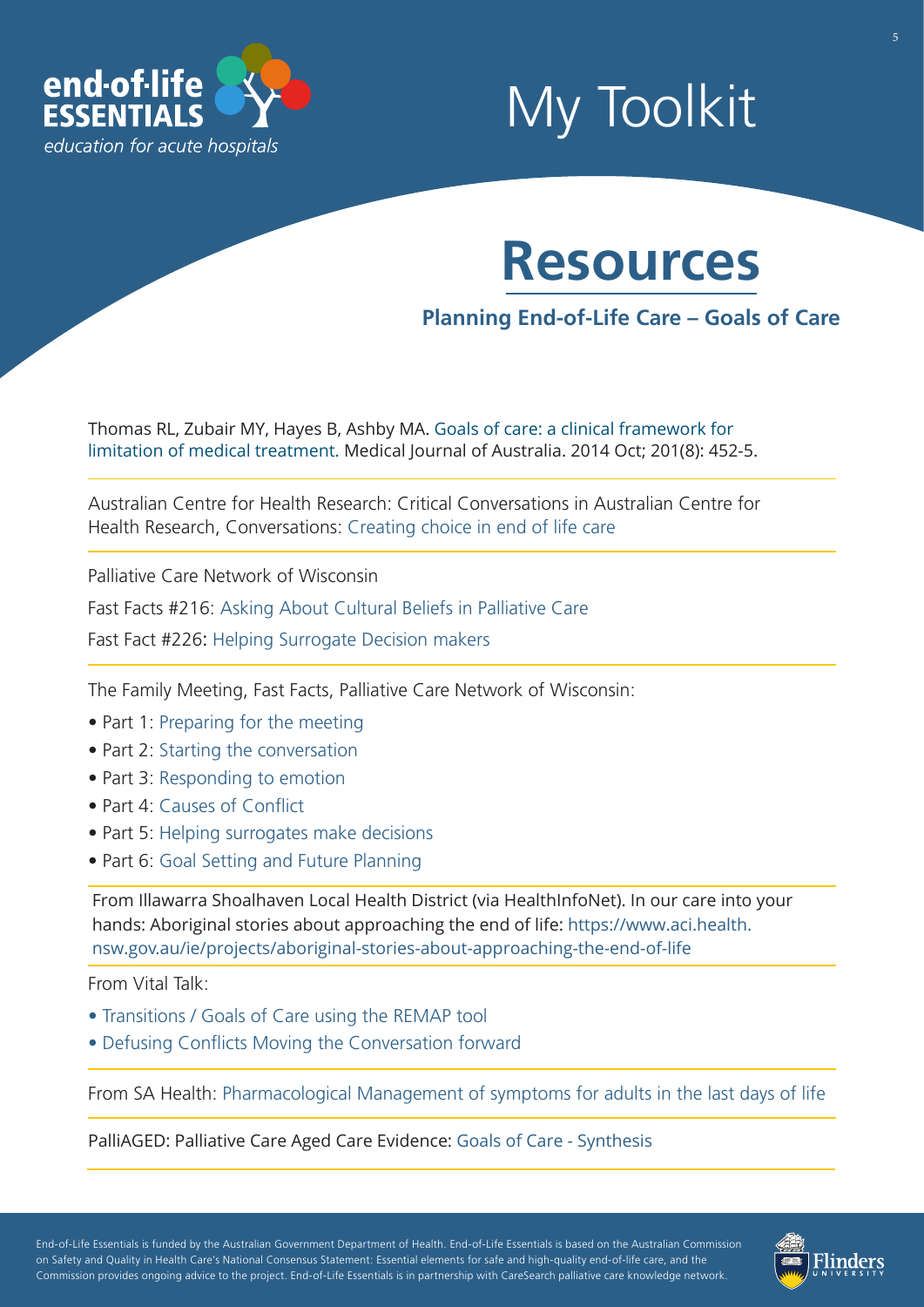From the Irish Hospice Foundation: [Supporting Families at End of Life](https://hospicefoundation.ie/i-need-help/i-am-bereaved/types-of-grief/the-grieving-family/)

From University of Edinburgh: [The SPICT tool](https://www.endoflifeessentials.com.au/Portals/14/document/SPICT_April_2019_EOLE.pdf)

End-of-Life Essentials: [Glossary of terms](https://www.endoflifeessentials.com.au/tabid/5311/Default.aspx)

End-of-Life Essentials Able versus Novice: [Which one are You?](https://www.endoflifeessentials.com.au/Portals/14/Images/Education%20Module/ABLE-VS-NOVICE.jpg)

### **Videos, Blogs and Podcasts**

[CareSearch Blog: Charlotte Coulson: Listen, pause, and breathe – guidance in delivering](https://www.caresearch.com.au/TabId/6568/ArtMID/17907/ArticleID/2500/Listen-pause-and-breathe-%E2%80%93-guidance-in-delivering-culturally-acceptable-palliative-care.aspx) culturally acceptable palliative care

CareSearch Blog: Linda Nolte: [How well prepared are health professionals to have tough](https://www.caresearch.com.au/TabId/6568/ArtMID/17907/ArticleID/2413/How-well-prepared-are-health-professionals-to-have-tough-conversations-that-matter.aspx)  conversations that matter?

[CareSearch Blog: Ben White and Lindy Willmott:](https://www.caresearch.com.au/TabId/6568/ArtMID/17907/ArticleID/2190/Support-for-health-professionals-to-know-more-about-end-of-life-law.aspx) Support for health professionals to know more about end-of-life law

From Radio National an interview with Leah Kaminsky: [Life Death and DNA](https://www.abc.net.au/radionational/programs/latenightlive/death-and-dna/7480428) 

Vital Talk: [Emotions as Data](https://vimeo.com/85616371)

End of Life Essentials: Professor Imogen Mitchell: [Dying in Acute Hospitals an ICU perspective](https://www.youtube.com/watch?v=2JbSVfjemTI) 

#### **Further Reading**

Vanderhaeghen B, Van Beek K, De Pril M, Bossuyt I, Menten J, Rober P. What do hospitalists experience as barriers and helpful factors for having ACP conversations? A systematic qualitative evidence synthesis. Perspect Public Health. 2018 Jul 1:1757913918786524. [doi: 10.1177/1757913918786524. \[Epub ahead of print\]](https://www.ncbi.nlm.nih.gov/pubmed/30010486)

Cohen-Mansfield J, Skornick-Bouchbinder M, Brill S. Trajectories of end of life: A systematic review. J Gerontol B Psychol Sci Soc Sci. 2018 Apr 16;73(4):564-572. [doi: 10.1093/geronb/gbx093](https://www.ncbi.nlm.nih.gov/pubmed/28977651)